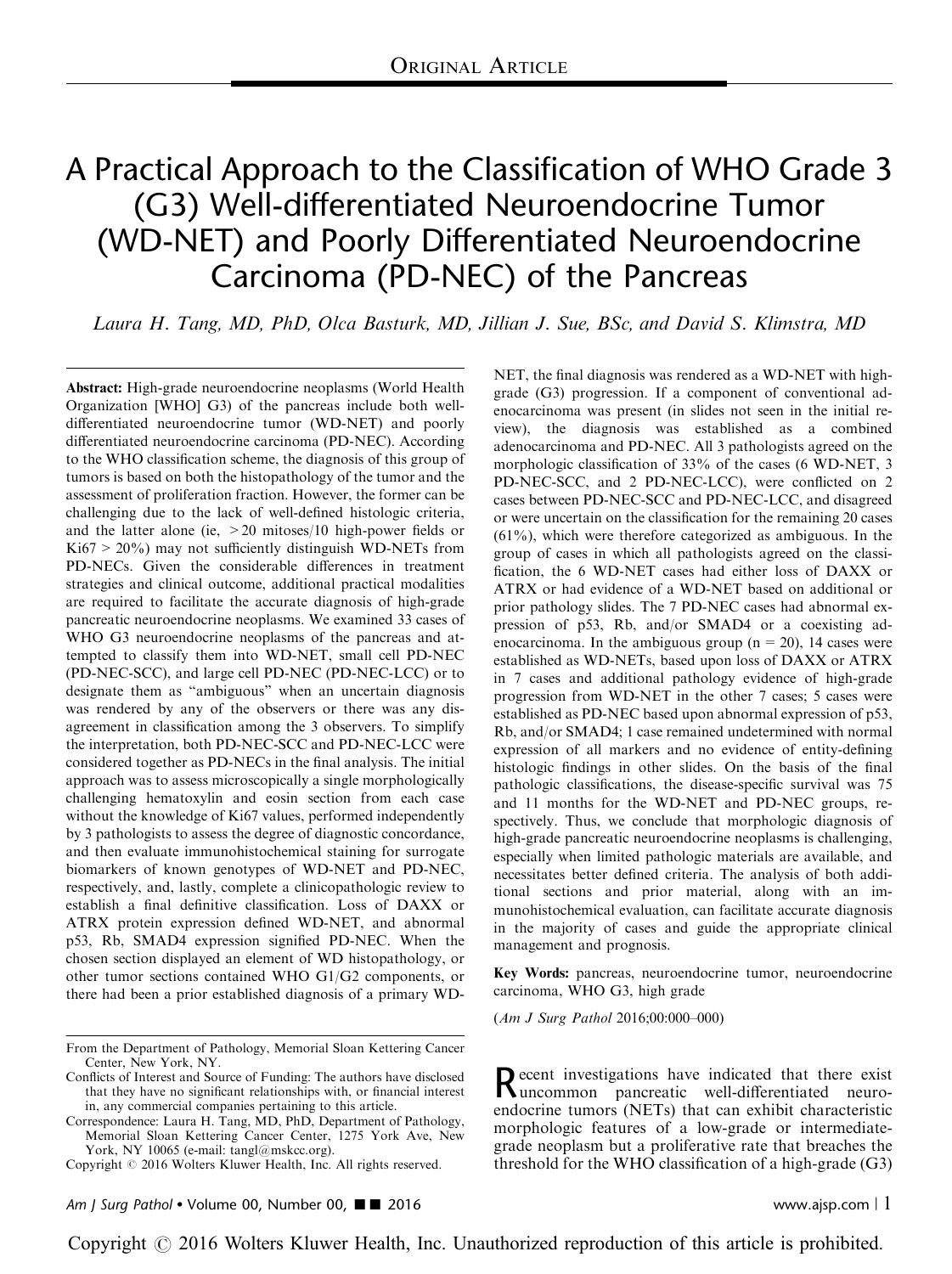neuroendocrine neoplasm.<sup>[1](#page-10-0)</sup> Some cases may be morphologically homogenous and appear well differentiated throughout, with the high-grade nature only revealed by assessment of the mitotic rate or, more commonly, the Ki67 index. Other cases have components of a low-grade or intermediate-grade NET, with a low proliferative rate, either admixed with the high-grade neuroendocrine neoplasm or in a different focus or prior sample from the patient; such cases have been interpreted as high-grade progression of a WD-NET. In both of these scenarios of WD-NETs with a G3 proliferative rate, the tumors do not possess the clinical, pathologic, and genotypical features of a true PD-NEC.<sup>[2–6](#page-10-0)</sup> Mutations in  $TP53$ , RB1, and SMAD4, found in PD-NECs, are absent, and loss of DAXX or ATRX can occur, as in other WD-NETs of the pancreas. Thus, these neoplasms are increasingly being classified as high-grade (G3) WD-NETs, rather than PD-NECs. Although this phenomenon is generally rare in WD-NETs, the prevalence is higher in pancreatic pri-maries.<sup>[3](#page-10-0)</sup> In the absence of pertinent clinical information (such as symptoms at the initial presentation, results of radiographic assessment, and blood biomarkers) and without evidence of a lower-grade counterpart (WHO G1/G2), the distinction between a high-grade WD-NET and PD-NEC may be challenging, particularly in a common scenario of suboptimal biopsy material or limited tumor sections. The difficulty is enhanced when the morphologic features are not those of classic small cell carcinoma, as pancreatic WD-NETs can particularly resemble large cell PD-NECs. In addition to applying classic but rather inconsistent morphologic criteria, some pathologists may use a combination of their intuition from personal experience and available clinical information to distinguish WD-NET from PD-NEC; others simply use a rigid mitotic count or Ki67 index cutoff point to assign the classification. Given the significant difference in treatment strategies and outcome for WD-NET and PD-NEC, better defined morphologic criteria, ancillary studies, and clinical information are crucial to facilitate the accurate interpretation of these 2 distinct neoplasms[.7,8](#page-10-0) The present study was conducted to determine the utility of a selected panel of immunohistochemical (IHC) stains to improve the classification of G3 pancreatic neuroendocrine neoplasms.

# MATERIALS AND METHODS

#### Patient Information

Pancreatic neuroendocrine neoplasms with increased proliferative activity (WHO G3 category, mitosis  $>20/10$  high-power field [HPF], or Ki67  $>20\%$ ) were identified retrospectively and prospectively using the pathology files at the authors' institution, with IRB approval. These included primary surgical resection specimens, core biopsies, and resections of recurrent or metastatic tumors. Of the 33 cases selected for the study, all patients, except 1, were evaluated clinically at our institution with appropriate radiologic and laboratory

Tang et al  $\blacksquare$  2016

studies and surgical or oncologic management. Follow-up information was available for all cases, except 1.

#### Pathologic Assessment

A single representative hematoxylin and eosin slide was selected from each case to represent the high-grade region of the tumor (in cases in which other material may have displayed lower-grade components). Initially, 3 pathologists specialized in gastrointestinal and hepatopancreatobiliary pathology independently assessed the selected sections from each case. The cases were blinded to the reviewers (L.H.T., O.B., and D.S.K.) by a fourth individual with regard to the patient's identification, the histopathology of additional tumor sections and prior diagnoses, any clinical information, and results of any ancillary studies, including the Ki67 index. Initially, the cases were classified into the following categories: WD-NET, small cell PD-NEC (PD-NEC-SCC), large cell PD-NEC (PD-NEC-LCC), and uncertain, when the subtype could not be definitively assigned on the morphologic findings alone. For purposes of further analysis the PD-NEC-SCC and PD-NEC-LCC groups were considered together as PD-NECs. A consensus diagnosis was achieved when all 3 reviewers agreed. In cases with disagreement among reviewers as to WD-NET versus PD-NEC, or when any individual reviewer considered a diagnosis to be uncertain, the consensus diagnosis was regarded as ambiguous. The secondary evaluation included incorporating the analysis of IHC with surrogate biomarkers of known genotypes for WD-NET and PD-NEC, respectively, and a final complete clinicopathologic review of the cases, including assessment of other slides and prior specimens, for a definitive final classification. The contribution of each type of data to the establishment of the final classification was assessed.

#### Immunohistochemistry

Standard ABC peroxidase techniques were used for  $IHC$  performed on 4- $µm$ -thick sections of formalin-fixed and paraffin-embedded tissue. Antigen retrieval in heated citrate buffer at pH 6.0 was applied for all antibodies. The Ki67 monoclonal antibody (1:100), Rb monoclonal antibody (1:400), p53 monoclonal antibody (1:500), chromogranin-A polyclonal antibody (1:8000), and synaptophysin (1:500) were obtained from Dako (Carpintaria, CA). The SMAD4 monoclonal antibody (1:800) was acquired from Santa Cruz Bio (Santa Cruz, CA). The ATRX polyclonal antibody (1:500) and DAXX (1:100) polyclonal antibody were obtained from Sigma-Aldrich Corporation (St Louis, MO). IHC was performed on BenchMark XT automated equipment (Ventana Medical System Inc., Tucson, AZ). Positive control tissue was stained in parallel with each study case. The Ki67 immunoreactivity was expressed as the percentage of tumor cells with nuclear staining, which was based upon digital counting of >2000 tumor cells in regions with the highest labeling recognizable on scanning magnification. p53 immunoreactivity with strong staining intensity in

2 <sup>|</sup> www.ajsp.com Copyright <sup>r</sup> 2016 Wolters Kluwer Health, Inc. All rights reserved.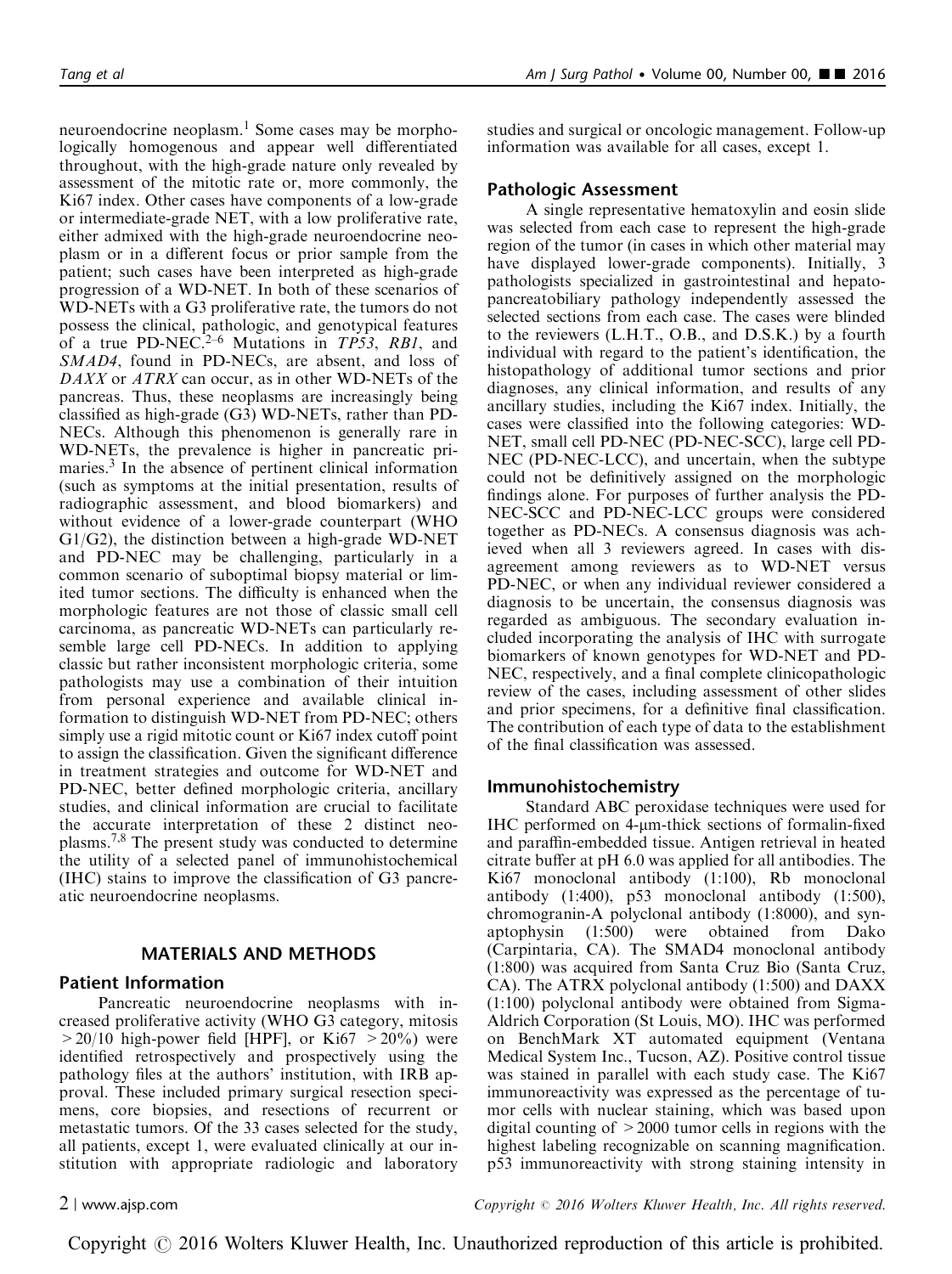>25% tumor cells was regarded as abnormal (positive), and complete loss of SMAD4, DAXX, ATRX, and Rb protein expression (negative), in the presence of positive staining in non-neoplastic cells, was regarded as abnormal.

#### RESULTS

### Patient Information

Of 33 cases chosen for this study, the mean age  $\pm$ SD was  $57 \pm 16$  years (ranging from 13 to 81y), with a male to female ratio of 17:16 and a median follow-up of  $18.6 \pm 35$  months (ranging from 1 to  $120 \text{ mo}$ ). Primary pancreatic tumors constituted 20/33 cases, and metastases made up 13/33 cases. Every case had a proliferative index (Ki67 index) > 20% with a mean of  $60\% \pm 20\%$  (26% to 93%). The mitotic rate was assessed in all cases, and 15/ 33 (45%) had a mitotic rate in the G3 range  $(20/$ 10 HPF), 17/33 (52%) were in the G2 range (2 to 20/ 10 HPF), and 1 case was in the G1 range  $\approx 2/10$  HPF).

### Morphologic Assessment of High-grade Pancreatic Neuroendocrine Neoplasm

Of the 33 slides reviewed independently by 3 pathologists, 8 were core biopsy specimens and 25 were surgical resections or excisional biopsies. The results of the morphologic assessment are shown in [Table 1](#page-3-0).

Approximately one third  $(11/33)$  of the cases, which were all surgical resections, achieved diagnostic consensus by all 3 reviewers, and 61% of the cases were regarded to be ambiguous, because an uncertain diagnosis was rendered by any of the observers or there was disagreement between WD-NET and PD-NEC among the 3 observers. Every biopsy specimen  $(n = 8)$  in this cohort failed to achieve consensus among the reviewers. All of the 6 WD-NET cases that achieved consensus revealed some classic histopathologic and cytologic features of WD-NET, which included an organoid, trabecular architecture, a regular intratumoral vascular pattern, abundant granular cytoplasm, and stippled nuclei with inconspicuous nucleoli [\(Figs. 1A, B\)](#page-4-0). Three cases of PD-NEC that reached consensus demonstrated features of small cell carcinoma, such as geographic tumor necrosis, spindled or fusiform cell morphology, minimal cytoplasm, finely granular, hyperchromatic nuclei with inconspicuous nucleoli, and nuclear molding [\(Figs. 1C, D](#page-4-0)). The morphologic features of PD-NEC-LCC appeared to be the least specific and reproducible, as they overlapped with both WD-NET and PD-NEC-SCC. In fact, 1 of the 3 cases classified as PD-NEC-LCC by all 3 reviewers, was reclassified as WD-NET in the final assessment (see below, [Table 2](#page-5-0)). The other 2 PD-NEC-LCC cases had a large expansile growth pattern with subtle peripheral nuclear palisading, rosette/ tubule-forming structures within the large nests, irregular large vessels, and tumor necrosis [\(Figs. 1E, F](#page-4-0)). The ambiguous cases either shared overlapping morphologic features with WD-NET, PD-NEC-SCC, and PD-NEC-LCC subtypes or were present in suboptimal small biopsies with varying degrees of histologic processing artifact [\(Figs. 2A–F\)](#page-6-0).

Subclassification of PD-NECs into PD-NEC-SCC and PD-NEC-LCC also revealed poor interobserver concordance, and the 3 observers did not agree or determine the subclassification on  $8/13$  (62%) cases ([Table 1](#page-3-0)).

## Secondary Evidence for the Classification of Pancreatic Neuroendocrine Neoplasms

Whereas all cases had a Ki67 index of  $>20\%$  in this cohort, 35% (7/20) of the confirmed WD-NET case had  $Ki67 > 55\%$ , and 33% (4/12) of the confirmed PD-NEC case had  $Ki67 < 55\%$  ([Table 2](#page-5-0)). Thus, both the morphology and the Ki67 could not accurately distinguish these 2 pathologic entities. After the initial morphologic assessment, IHC was performed using surrogate biomarkers of known genotypes for WD-NET (ie, DAXX and  $ATRX$  loss)<sup>[9](#page-10-0)</sup> and  $PD-NEC$  (ie, p53 overexpression; Rb or SMAD4 loss), $^{3,10}$  respectively. Loss of DAXX or ATRX protein expression was mutually exclusive and occurred in WD-NETs in 10/33 cases. Abnormal p53, Rb, or SMAD4 expression characterized PD-NECs and was found in 11/33 cases ([Table 2](#page-5-0) and [Fig. 3](#page-7-0)). In no cases were there concurrent abnormalities in DAXX/ATRX along with p53, Rb, or SMAD4. Thus, IHC confirmed 3/6 of WD-NET and 6/7 of PD-NEC cases that had reached consensus; and  $60\%$  (12/20) cases with no consensus (including 1 with incorrect classification) were defined as WD-NET or PD-NEC based upon the results of IHC. Nonetheless, 8/20 of the ambiguous cases remained unclassified after IHC analysis.

Additional pathologic and clinical information was further acquired to facilitate the classification of this group of high-grade neuroendocrine neoplasms. When a case either contained WHO G1/G2 areas in other tumor sections within the same neoplasm  $(8/19)$  or had a prior pathologic diagnosis of a G1/G2 WD-NET (11/19), the final diagnosis of the high-grade neoplasm in the study cohort was rendered as WD-NET, reflecting highgrade progression from G1/G2 to G3; 19 cases fulfilled this criterion ([Table 2](#page-5-0)), including 13 in which the morphologic diagnosis was ambiguous (uncertain diagnosis rendered by any of the observers or disagreement among the 3 observers) or wrong and 10 cases in which IHC failed to demonstrate abnormalities in the markers examined.

Therefore, the combined immunoprofile and clinicopathologic assessment confirmed 20 WD-NETs in the cohort of 33 high-grade cases;  $50\%$  (10/20) of the WD-NET cases had loss of DAXX or ATRX expression, and 95% (19/20) had evidence of a concurrent or prior G1/G2 WD-NET (high-grade progression). Twelve of the 33 cases were confirmed as PD-NEC, of which the majority (11/12) had abnormal Rb, p53, or SMAD4 expression, and 4/12 had a component of ductal carcinoma present on other sections of the tumor ([Table 2](#page-5-0)). The distinction between WD-NET and PD-NEC could not be established for 1 case in this cohort: the morphologic assessment of the case was categorized as ambiguous, the clinical information and the prior pathology were not available

#### $Copyright © 2016 Wolters Kluwer Health, Inc. All rights reserved.$  exerved. www.ajsp.com | 3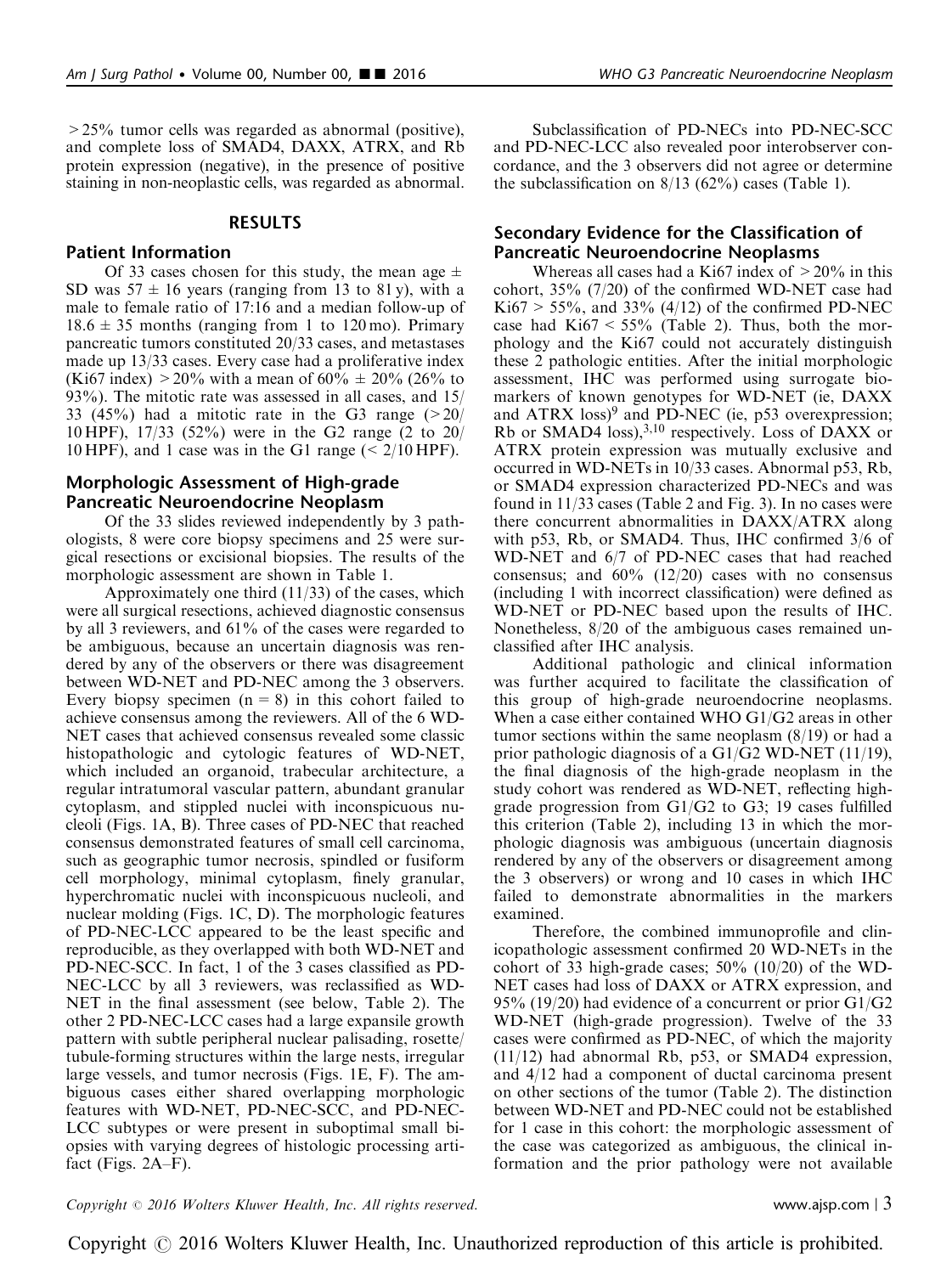| <b>Consensus</b>  | <b>Reviewer 1</b> | <b>Reviewer 2</b> | <b>Reviewer 3</b>           | <b>Specimen Type</b> |  |
|-------------------|-------------------|-------------------|-----------------------------|----------------------|--|
| <b>WD-NET</b>     | <b>WD-NET</b>     | <b>WD-NET</b>     | <b>WD-NET</b>               | Resection            |  |
| <b>WD-NET</b>     | <b>WD-NET</b>     | <b>WD-NET</b>     | <b>WD-NET</b><br>Resection  |                      |  |
| <b>WD-NET</b>     | <b>WD-NET</b>     | <b>WD-NET</b>     | <b>WD-NET</b>               | Resection            |  |
| <b>WD-NET</b>     | <b>WD-NET</b>     | <b>WD-NET</b>     | <b>WD-NET</b>               | Resection            |  |
| <b>WD-NET</b>     | <b>WD-NET</b>     | <b>WD-NET</b>     | <b>WD-NET</b>               | Resection            |  |
| <b>WD-NET</b>     | <b>WD-NET</b>     | <b>WD-NET</b>     | <b>WD-NET</b>               | Resection            |  |
| <b>Ambiguous</b>  | <b>WD-NET</b>     | Ambiguous         | <b>WD-NET</b>               | <b>Biopsy</b>        |  |
| <b>Ambiguous</b>  | <b>WD-NET</b>     | <b>WD-NET</b>     | Ambiguous                   | Resection            |  |
| <b>Ambiguous</b>  | Ambiguous         | <b>WD-NET</b>     | <b>WD-NET</b>               | Biopsy               |  |
| <b>Ambiguous</b>  | <b>WD-NET</b>     | <b>WD-NET</b>     | Ambiguous                   | Resection            |  |
| <b>Ambiguous</b>  | <b>WD-NET</b>     | <b>WD-NET</b>     | Ambiguous                   | Resection            |  |
| <b>Ambiguous</b>  | WD-NET            | <b>WD-NET</b>     | Ambiguous<br>Resection      |                      |  |
| <b>Ambiguous</b>  | <b>WD-NET</b>     | <b>WD-NET</b>     | Ambiguous                   | Biopsy               |  |
| <b>Ambiguous</b>  | <b>WD-NET</b>     | <b>WD-NET</b>     | PD-NET-LCC                  | Resection            |  |
| <b>Ambiguous</b>  | <b>WD-NET</b>     | <b>WD-NET</b>     | PD-NET-LCC<br><b>Biopsy</b> |                      |  |
| <b>Ambiguous</b>  | Ambiguous         | Ambiguous         | Ambiguous                   | Biopsy               |  |
| <b>Ambiguous</b>  | Ambiguous         | Ambiguous         | PD-NEC-SCC                  | Resection            |  |
| <b>Ambiguous</b>  | PD-NEC-SCC        | Ambiguous         | PD-NEC-SCC                  | Resection            |  |
| <b>PD-NEC-LCC</b> | PD-NEC-LCC        | PD-NEC-LCC        | PD-NEC-LCC                  | Resection            |  |
| <b>Ambiguous</b>  | Ambiguous         | Ambiguous         | Ambiguous                   | <b>Biopsy</b>        |  |
| <b>PD-NEC-LCC</b> | PD-NEC-LCC        | PD-NEC-LCC        | PD-NEC-LCC<br>Resection     |                      |  |
| <b>PD-NEC-LCC</b> | PD-NEC-LCC        | PD-NEC-LCC        | Resection<br>PD-NEC-LCC     |                      |  |
| <b>PD-NEC-SCC</b> | PD-NEC-SCC        | PD-NEC-SCC        | PD-NEC-SCC<br>Resection     |                      |  |
| PD-NEC-SCC        | PD-NEC-SCC        | PD-NEC-SCC        | PD-NEC-SCC                  | Resection            |  |
| <b>PD-NEC-SCC</b> | PD-NEC-SCC        | PD-NEC-SCC        | PD-NEC-SCC                  | Resection            |  |
| <b>PD-NEC</b>     | PD-NEC-LCC        | PD-NEC-SCC        | PD-NEC-LCC                  | Resection            |  |
| <b>PD-NEC</b>     | PD-NEC-SCC        | PD-NEC-SCC        | PD-NEC-LCC                  | Resection            |  |
| <b>Ambiguous</b>  | <b>WD-NET</b>     | PD-NEC-LCC        | PD-NEC-LCC<br>Resection     |                      |  |
| <b>Ambiguous</b>  | PD-NEC-LCC        | PD-NEC-LCC        | Ambiguous<br>Resection      |                      |  |
| <b>Ambiguous</b>  | Ambiguous         | Ambiguous         | PD-NEC-SCC<br>Resection     |                      |  |
| <b>Ambiguous</b>  | Ambiguous         | PD-NEC-SCC        | Ambiguous<br><b>Biopsy</b>  |                      |  |
| <b>Ambiguous</b>  | Ambiguous         | PD-NEC-LCC        | Ambiguous<br><b>Biopsy</b>  |                      |  |
| <b>Ambiguous</b>  | Ambiguous         | PD-NEC-LCC        | PD-NEC-LCC<br>Resection     |                      |  |

#### <span id="page-3-0"></span>TABLE 1. Morphologic Assessment of High-grade Pancreatic Neuroendocrine Neoplasms

because the patient was not seen at our institution, and the selected biomarkers did not demonstrate an abnormal immunoprofile.

Using the final IHC and clinicopathologic classification (and omitting the single without a definitive diagnosis), the mean Ki67 index for the WD-NETs  $(46\% \pm 14\%,$  ranging 30% to 80%) was significantly lower than that for the PD-NECs (72%  $\pm$  20%, ranging 26% to 93%) ( $P = 0.012$ ). However, there was significant overlap, and  $7/20$  WD-NETs had a Ki $67 > 55\%$ , whereas  $8/12$  of PD-NECs were  $\leq 55\%$ .

In the group confirmed as WD-NETs  $(n = 20)$  after every level of assessment, 13 were categorized as ambiguous and 1 as PD-NEC-LCC in the initial morphologic assessment [\(Table 2\)](#page-5-0); we confirmed the correct classification by the loss of DAXX/ATRX expression ([Fig. 3D](#page-7-0)) in 7/14 cases and with the clinical and pathologic evidence of WD-NET with high-grade progression in the remaining 7 cases. Similarly, in the group of confirmed PD-NECs, all 5 cases initially rendered as ambiguous had abnormal p53, Rb, or SMAD4 protein expression (Figs.  $3A-\overline{C}$  and [Table 2\)](#page-5-0).

4 <sup>|</sup> www.ajsp.com Copyright <sup>r</sup> 2016 Wolters Kluwer Health, Inc. All rights reserved.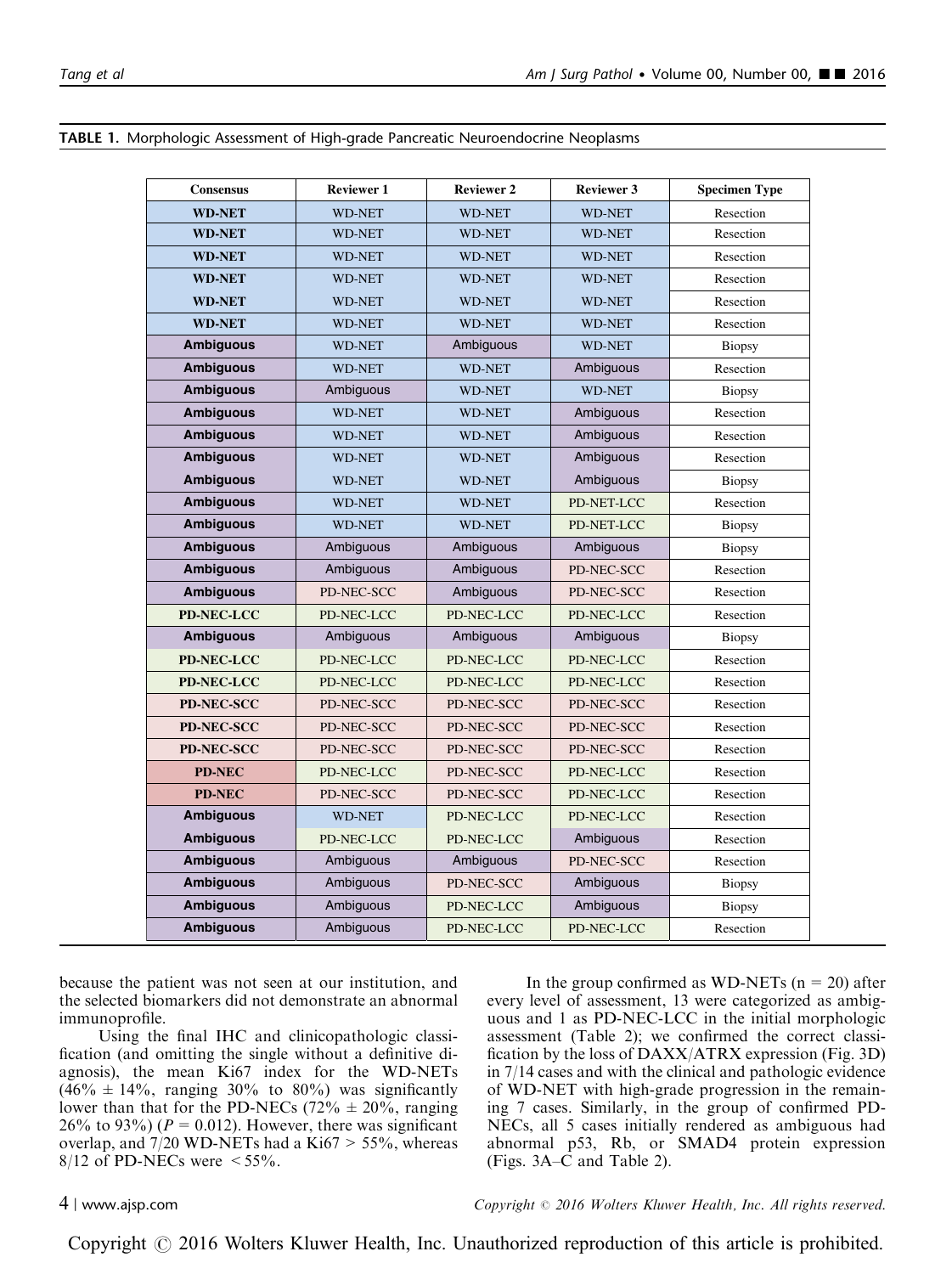<span id="page-4-0"></span>

FIGURE 1. Typical morphologic features of pancreatic WD-NET, PD-NEC-SCC, and PD-NEC-LCC. WD-NETs (A and B) revealed nested/organoid and trabecular architecture, a regular intratumoral vascular pattern, abundant granular cytoplasm, and stippled nuclei with inconspicuous nucleoli. PD-NEC-SCC (C and D) demonstrated stromal desmoplasia (C), tumor necrosis (C), fusiform (oat cell) nuclei lacking nucleoli, and nuclear molding. PD-NEC-LCC (E and F) displayed tumor necrosis, expansile and irregular nests with peripheral palisading, and rosettes/tubular structures within the large nests.

 $Copyright © 2016 Wolters Kluwer Health, Inc. All rights reserved.$  www.ajsp.com | 5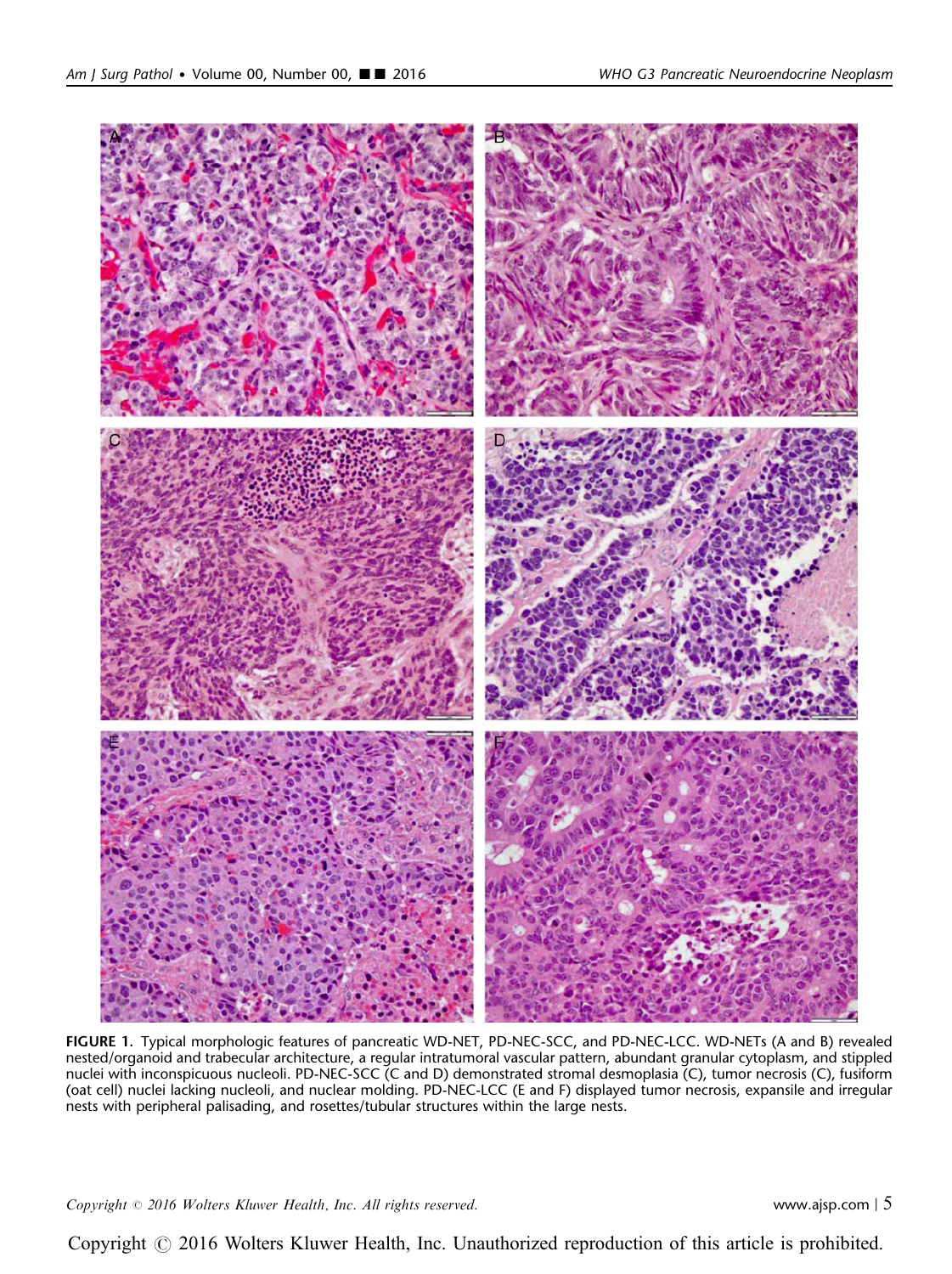| <b>WD-NET</b><br>50<br>G1/G2 WD-NET<br><b>WD-NET</b><br><b>DAXX</b><br>70<br><b>WD-NET</b><br>G1/G2 WD-NET<br><b>WD-NET</b><br><b>ATRX</b><br>50<br><b>WD-NET</b><br>$G1/G2$ WD-NET<br><b>WD-NET</b><br>40<br>$G1/G2$ WD-NET<br><b>WD-NET</b><br><b>WD-NET</b><br><b>DAXX</b><br>35<br><b>WD-NET</b><br>$G1/G2$ WD-NET<br><b>WD-NET</b><br>32<br>G1/G2 WD-NET<br><b>WD-NET</b><br>WD-NET<br>35<br><b>WD-NET</b><br>Ambiguous<br>$G1/G2$ WD-NET<br>65<br>G1/G2 WD-NET<br><b>WD-NET</b><br>Ambiguous<br>50<br><b>DAXX</b><br>Ambiguous<br>$G1/G2$ WD-NET<br><b>WD-NET</b><br>35<br><b>ATRX</b><br>G1/G2 WD-NET<br><b>WD-NET</b><br>Ambiguous<br>30<br>Ambiguous<br><b>DAXX</b><br>$G1/G2$ WD-NET<br><b>WD-NET</b><br>60<br>Ambiguous<br>G1/G2 WD-NET<br><b>WD-NET</b><br><b>ATRX</b><br>40<br>Ambiguous<br><b>WD-NET</b><br>Ambiguous<br><b>DAXX</b><br>80<br>G1/G2 WD-NET<br><b>WD-NET</b><br>Ambiguous<br><b>DAXX</b><br>49<br>$G1/G2$ WD-NET<br><b>WD-NET</b><br>38<br>Ambiguous<br>$G1/G2$ WD-NET<br><b>WD-NET</b><br>60<br>Ambiguous<br>G1/G2 WD-NET<br><b>WD-NET</b><br>50<br>$G1/G2$ WD-NET<br><b>WD-NET</b><br>Ambiguous<br>70<br>$G1/G2$ WD-NET<br><b>WD-NET</b><br>Ambiguous<br>88<br>p53/Rb<br>PD-NEC<br>Ambiguous<br>38<br>Ductal adenocarcinoma<br>Ambiguous<br>p53/SMAD4<br>PD-NEC<br>70<br>PD-NEC<br>Ambiguous<br>p53/Rb<br>85<br>PD-NEC<br>Ambiguous<br>p53/Rb<br>60<br>PD-NEC<br>Ambiguous<br>p53<br>Ambiguous<br>70<br>Undetermined<br><b>DAXX</b><br>G1/G2 WD-NET<br>66<br>PD-NEC-LCC<br><b>WD-NET</b><br>Rb<br>44<br>PD-NEC-LCC<br>PD-NEC<br>Ductal adenocarcinoma<br>PD-NEC-LCC<br>26<br>PD-NEC<br>80<br>PD-NEC-SCC<br>p53<br>Ductal adenocarcinoma<br>PD-NEC<br>Rb<br>90<br>PD-NEC-SCC<br>PD-NEC<br>p53/Rb<br>94<br>Ductal adenocarcinoma<br>PD-NEC-SCC<br>PD-NEC<br>84<br>PD-NEC<br>Rb<br>PD-NEC | <b>Initial Consensus</b> | <b>IHC</b> Abnormalities | Ki67% | <b>Other Histologic Components</b> | <b>Confirmed Classification</b> |  |
|-----------------------------------------------------------------------------------------------------------------------------------------------------------------------------------------------------------------------------------------------------------------------------------------------------------------------------------------------------------------------------------------------------------------------------------------------------------------------------------------------------------------------------------------------------------------------------------------------------------------------------------------------------------------------------------------------------------------------------------------------------------------------------------------------------------------------------------------------------------------------------------------------------------------------------------------------------------------------------------------------------------------------------------------------------------------------------------------------------------------------------------------------------------------------------------------------------------------------------------------------------------------------------------------------------------------------------------------------------------------------------------------------------------------------------------------------------------------------------------------------------------------------------------------------------------------------------------------------------------------------------------------------------------------------------------------------------------------------------------------------------------------------------------------------------------------------|--------------------------|--------------------------|-------|------------------------------------|---------------------------------|--|
|                                                                                                                                                                                                                                                                                                                                                                                                                                                                                                                                                                                                                                                                                                                                                                                                                                                                                                                                                                                                                                                                                                                                                                                                                                                                                                                                                                                                                                                                                                                                                                                                                                                                                                                                                                                                                       |                          |                          |       |                                    |                                 |  |
|                                                                                                                                                                                                                                                                                                                                                                                                                                                                                                                                                                                                                                                                                                                                                                                                                                                                                                                                                                                                                                                                                                                                                                                                                                                                                                                                                                                                                                                                                                                                                                                                                                                                                                                                                                                                                       |                          |                          |       |                                    |                                 |  |
|                                                                                                                                                                                                                                                                                                                                                                                                                                                                                                                                                                                                                                                                                                                                                                                                                                                                                                                                                                                                                                                                                                                                                                                                                                                                                                                                                                                                                                                                                                                                                                                                                                                                                                                                                                                                                       |                          |                          |       |                                    |                                 |  |
|                                                                                                                                                                                                                                                                                                                                                                                                                                                                                                                                                                                                                                                                                                                                                                                                                                                                                                                                                                                                                                                                                                                                                                                                                                                                                                                                                                                                                                                                                                                                                                                                                                                                                                                                                                                                                       |                          |                          |       |                                    |                                 |  |
|                                                                                                                                                                                                                                                                                                                                                                                                                                                                                                                                                                                                                                                                                                                                                                                                                                                                                                                                                                                                                                                                                                                                                                                                                                                                                                                                                                                                                                                                                                                                                                                                                                                                                                                                                                                                                       |                          |                          |       |                                    |                                 |  |
|                                                                                                                                                                                                                                                                                                                                                                                                                                                                                                                                                                                                                                                                                                                                                                                                                                                                                                                                                                                                                                                                                                                                                                                                                                                                                                                                                                                                                                                                                                                                                                                                                                                                                                                                                                                                                       |                          |                          |       |                                    |                                 |  |
|                                                                                                                                                                                                                                                                                                                                                                                                                                                                                                                                                                                                                                                                                                                                                                                                                                                                                                                                                                                                                                                                                                                                                                                                                                                                                                                                                                                                                                                                                                                                                                                                                                                                                                                                                                                                                       |                          |                          |       |                                    |                                 |  |
|                                                                                                                                                                                                                                                                                                                                                                                                                                                                                                                                                                                                                                                                                                                                                                                                                                                                                                                                                                                                                                                                                                                                                                                                                                                                                                                                                                                                                                                                                                                                                                                                                                                                                                                                                                                                                       |                          |                          |       |                                    |                                 |  |
|                                                                                                                                                                                                                                                                                                                                                                                                                                                                                                                                                                                                                                                                                                                                                                                                                                                                                                                                                                                                                                                                                                                                                                                                                                                                                                                                                                                                                                                                                                                                                                                                                                                                                                                                                                                                                       |                          |                          |       |                                    |                                 |  |
|                                                                                                                                                                                                                                                                                                                                                                                                                                                                                                                                                                                                                                                                                                                                                                                                                                                                                                                                                                                                                                                                                                                                                                                                                                                                                                                                                                                                                                                                                                                                                                                                                                                                                                                                                                                                                       |                          |                          |       |                                    |                                 |  |
|                                                                                                                                                                                                                                                                                                                                                                                                                                                                                                                                                                                                                                                                                                                                                                                                                                                                                                                                                                                                                                                                                                                                                                                                                                                                                                                                                                                                                                                                                                                                                                                                                                                                                                                                                                                                                       |                          |                          |       |                                    |                                 |  |
|                                                                                                                                                                                                                                                                                                                                                                                                                                                                                                                                                                                                                                                                                                                                                                                                                                                                                                                                                                                                                                                                                                                                                                                                                                                                                                                                                                                                                                                                                                                                                                                                                                                                                                                                                                                                                       |                          |                          |       |                                    |                                 |  |
|                                                                                                                                                                                                                                                                                                                                                                                                                                                                                                                                                                                                                                                                                                                                                                                                                                                                                                                                                                                                                                                                                                                                                                                                                                                                                                                                                                                                                                                                                                                                                                                                                                                                                                                                                                                                                       |                          |                          |       |                                    |                                 |  |
|                                                                                                                                                                                                                                                                                                                                                                                                                                                                                                                                                                                                                                                                                                                                                                                                                                                                                                                                                                                                                                                                                                                                                                                                                                                                                                                                                                                                                                                                                                                                                                                                                                                                                                                                                                                                                       |                          |                          |       |                                    |                                 |  |
|                                                                                                                                                                                                                                                                                                                                                                                                                                                                                                                                                                                                                                                                                                                                                                                                                                                                                                                                                                                                                                                                                                                                                                                                                                                                                                                                                                                                                                                                                                                                                                                                                                                                                                                                                                                                                       |                          |                          |       |                                    |                                 |  |
|                                                                                                                                                                                                                                                                                                                                                                                                                                                                                                                                                                                                                                                                                                                                                                                                                                                                                                                                                                                                                                                                                                                                                                                                                                                                                                                                                                                                                                                                                                                                                                                                                                                                                                                                                                                                                       |                          |                          |       |                                    |                                 |  |
|                                                                                                                                                                                                                                                                                                                                                                                                                                                                                                                                                                                                                                                                                                                                                                                                                                                                                                                                                                                                                                                                                                                                                                                                                                                                                                                                                                                                                                                                                                                                                                                                                                                                                                                                                                                                                       |                          |                          |       |                                    |                                 |  |
|                                                                                                                                                                                                                                                                                                                                                                                                                                                                                                                                                                                                                                                                                                                                                                                                                                                                                                                                                                                                                                                                                                                                                                                                                                                                                                                                                                                                                                                                                                                                                                                                                                                                                                                                                                                                                       |                          |                          |       |                                    |                                 |  |
|                                                                                                                                                                                                                                                                                                                                                                                                                                                                                                                                                                                                                                                                                                                                                                                                                                                                                                                                                                                                                                                                                                                                                                                                                                                                                                                                                                                                                                                                                                                                                                                                                                                                                                                                                                                                                       |                          |                          |       |                                    |                                 |  |
|                                                                                                                                                                                                                                                                                                                                                                                                                                                                                                                                                                                                                                                                                                                                                                                                                                                                                                                                                                                                                                                                                                                                                                                                                                                                                                                                                                                                                                                                                                                                                                                                                                                                                                                                                                                                                       |                          |                          |       |                                    |                                 |  |
|                                                                                                                                                                                                                                                                                                                                                                                                                                                                                                                                                                                                                                                                                                                                                                                                                                                                                                                                                                                                                                                                                                                                                                                                                                                                                                                                                                                                                                                                                                                                                                                                                                                                                                                                                                                                                       |                          |                          |       |                                    |                                 |  |
|                                                                                                                                                                                                                                                                                                                                                                                                                                                                                                                                                                                                                                                                                                                                                                                                                                                                                                                                                                                                                                                                                                                                                                                                                                                                                                                                                                                                                                                                                                                                                                                                                                                                                                                                                                                                                       |                          |                          |       |                                    |                                 |  |
|                                                                                                                                                                                                                                                                                                                                                                                                                                                                                                                                                                                                                                                                                                                                                                                                                                                                                                                                                                                                                                                                                                                                                                                                                                                                                                                                                                                                                                                                                                                                                                                                                                                                                                                                                                                                                       |                          |                          |       |                                    |                                 |  |
|                                                                                                                                                                                                                                                                                                                                                                                                                                                                                                                                                                                                                                                                                                                                                                                                                                                                                                                                                                                                                                                                                                                                                                                                                                                                                                                                                                                                                                                                                                                                                                                                                                                                                                                                                                                                                       |                          |                          |       |                                    |                                 |  |
|                                                                                                                                                                                                                                                                                                                                                                                                                                                                                                                                                                                                                                                                                                                                                                                                                                                                                                                                                                                                                                                                                                                                                                                                                                                                                                                                                                                                                                                                                                                                                                                                                                                                                                                                                                                                                       |                          |                          |       |                                    |                                 |  |
|                                                                                                                                                                                                                                                                                                                                                                                                                                                                                                                                                                                                                                                                                                                                                                                                                                                                                                                                                                                                                                                                                                                                                                                                                                                                                                                                                                                                                                                                                                                                                                                                                                                                                                                                                                                                                       |                          |                          |       |                                    |                                 |  |
|                                                                                                                                                                                                                                                                                                                                                                                                                                                                                                                                                                                                                                                                                                                                                                                                                                                                                                                                                                                                                                                                                                                                                                                                                                                                                                                                                                                                                                                                                                                                                                                                                                                                                                                                                                                                                       |                          |                          |       |                                    |                                 |  |
|                                                                                                                                                                                                                                                                                                                                                                                                                                                                                                                                                                                                                                                                                                                                                                                                                                                                                                                                                                                                                                                                                                                                                                                                                                                                                                                                                                                                                                                                                                                                                                                                                                                                                                                                                                                                                       |                          |                          |       |                                    |                                 |  |
|                                                                                                                                                                                                                                                                                                                                                                                                                                                                                                                                                                                                                                                                                                                                                                                                                                                                                                                                                                                                                                                                                                                                                                                                                                                                                                                                                                                                                                                                                                                                                                                                                                                                                                                                                                                                                       |                          |                          |       |                                    |                                 |  |
|                                                                                                                                                                                                                                                                                                                                                                                                                                                                                                                                                                                                                                                                                                                                                                                                                                                                                                                                                                                                                                                                                                                                                                                                                                                                                                                                                                                                                                                                                                                                                                                                                                                                                                                                                                                                                       |                          |                          |       |                                    |                                 |  |
|                                                                                                                                                                                                                                                                                                                                                                                                                                                                                                                                                                                                                                                                                                                                                                                                                                                                                                                                                                                                                                                                                                                                                                                                                                                                                                                                                                                                                                                                                                                                                                                                                                                                                                                                                                                                                       |                          |                          |       |                                    |                                 |  |
|                                                                                                                                                                                                                                                                                                                                                                                                                                                                                                                                                                                                                                                                                                                                                                                                                                                                                                                                                                                                                                                                                                                                                                                                                                                                                                                                                                                                                                                                                                                                                                                                                                                                                                                                                                                                                       |                          |                          |       |                                    |                                 |  |
|                                                                                                                                                                                                                                                                                                                                                                                                                                                                                                                                                                                                                                                                                                                                                                                                                                                                                                                                                                                                                                                                                                                                                                                                                                                                                                                                                                                                                                                                                                                                                                                                                                                                                                                                                                                                                       | PD-NEC                   | p53                      | 88    |                                    | PD-NEC                          |  |

<span id="page-5-0"></span>

|  |  |  | TABLE 2. Classification of High-grade Pancreatic Neuroendocrine Neoplasms by Secondary Evidence |  |  |  |  |
|--|--|--|-------------------------------------------------------------------------------------------------|--|--|--|--|
|--|--|--|-------------------------------------------------------------------------------------------------|--|--|--|--|

The median disease-specific survival for the entire cohort based upon the final classification of WD-NET  $(n = 20)$  and PD-NEC  $(n = 12)$  was 75 and 11 months, respectively ( $P \le 0.0001$ ) ([Fig. 4A\)](#page-8-0). Similarly, the median disease-specific survival for the morphologically ambiguous cases upon the final classification of WD-NET  $(n = 14)$  and PD-NEC  $(n = 5)$  was 120 and 11 months, respectively ( $P < 0.001$ ) [\(Fig. 4B](#page-8-0)).

### **DISCUSSION**

In this study, we simulated a practical scenario and challenged our morphologic intuition for diagnosing difficult cases of high-grade WD-NET and PD-NEC. As demonstrated by the results, pathologists with extensive experience in neuroendocrine neoplasms could not reach consensus on approximately two thirds of these highly selected cases in the absence of an ancillary workup and the pertinent clinicopathologic information on the patients, particularly those with suboptimal or limited tumor tissue in biopsies.

Certain morphologic features, although not entirely specific, might have helped to distinguish between WD-NETs and PD-NECs. A geographic pattern of necrosis, although more commonly seen in PD-NECs, can be present in WD-NETs with high-grade transformation.[3](#page-10-0) Despite having high-grade transformation, WD-NETs may retain certain organoid histologic patterns, such as nested, trabecular, or loosely cohesive architecture with a relatively organized vascular network and a hyalinized type of intratumoral fibrosis [\(Figs. 1A, B, 2A, B, E\)](#page-4-0). In contrast, PD-NECs have expansile large and irregular nests, an infiltrative growth pattern with randomly oriented large vascular structures, and desmoplastic-type fibrosis ([Figs. 1C–F](#page-4-0)). Cytologically, WD-NETs, particularly pancreatic primaries, usually have abundant granular cytoplasm, which results in a low nuclear to cytoplasmic ratio, and stippled chromatin [\(Figs. 1A, B, 2B, E\)](#page-4-0); conversely, PD-NECs have less granular cytoplasm and a higher nuclear to cytoplasmic ratio with either open chromatin with conspicuous nucleoli (large cell NEC) or hyperchromatic and molded nuclei lacking nucleoli (small cell carcinoma) ([Figs. 1C–F,](#page-4-0) [2C, D\)](#page-6-0). Nevertheless, the classic description of small and large cell neuroendocrine carcinoma in the pulmonary system<sup>11,12</sup> does not perfectly translate to the gastrointestinal tract and the pancreatobiliary system.<sup>12,13</sup> Thus, there are overlapping features between both WD-NET and PD-NEC and between PD-NEC-SCC and PD-NEC-LCC; in fact, the overlap between PD-NEC-SCC and PD-NEC-LCC was such that these 2 entities were combined as simply "PD-NEC" for purposes of the analysis.

The marked differences in proliferative rate between WD-NETs and PD-NECs suggest that this feature may be sufficient for their distinction. Rereview of the cases for

6 <sup>|</sup> www.ajsp.com Copyright <sup>r</sup> 2016 Wolters Kluwer Health, Inc. All rights reserved.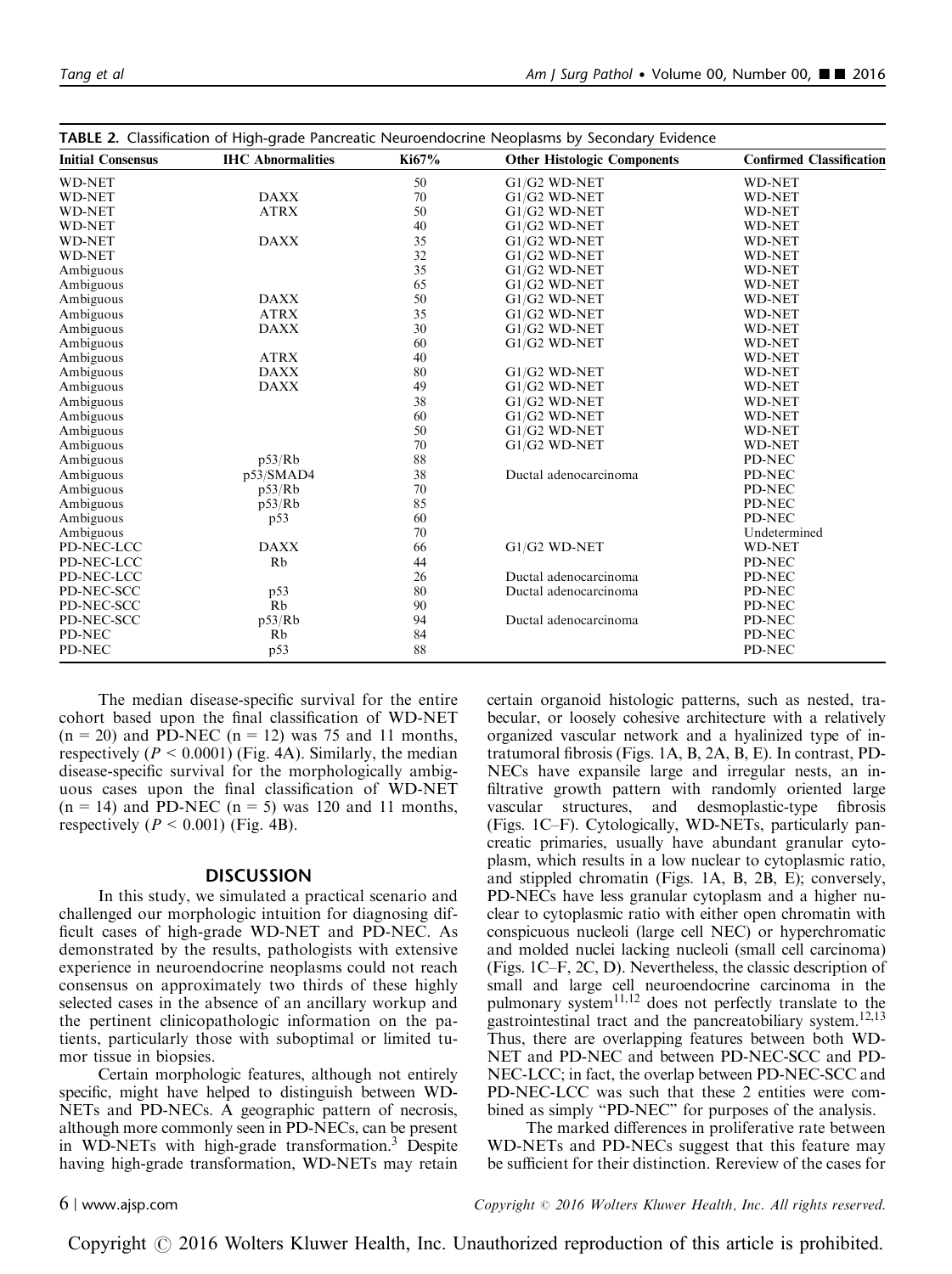<span id="page-6-0"></span>

FIGURE 2. Morphologically ambiguous pancreatic neuroendocrine neoplasms. Two cases of WD-NET (A and B) were initially considered as morphologically ambiguous due to an infiltrative growth pattern with irregular architecture, significant intratumoral fibrosis, single cell (A) and punctate (B) tumor necrosis, and brisk mitotic activity. However, upon retrospective review, the tumors appeared to retain some morphologic features of WD-NETs such as a hyalinized type of fibrosis (A), delicate vascular pattern (B), and abundant granular cytoplasm and low nuclear to cytoplasm (N/C) ratio (B). The 2 cases of PD-NEC (C and D) shared some morphologic features of WD-NET such as the vascular patterns and nested or trabecular architecture, although the cytologic features such as large nuclei, high N/C ratio, and minimal cytoplasm might have suggested PD-NEC. The distinction between WD-NET (E) and PD-NEC (F) was especially difficult in small biopsies wherein the architecture of the tumor could not be fully appreciated. Although the cytologic features of the tumor (abundant cytoplasm and low N/C ratio) were suggestive of a WD-NET (E), the presence of extensive tumor necrosis rendered the tumor as ambiguous. Similarly, the small nested structures in a PD-NEC (F) without the context of the global architecture of the tumor could culminate in an incorrect classification of this neuroendocrine neoplasm.

 $Copyright © 2016 Wolters Kluwer Health, Inc. All rights reserved.$  external to the contract of the www.ajsp.com | 7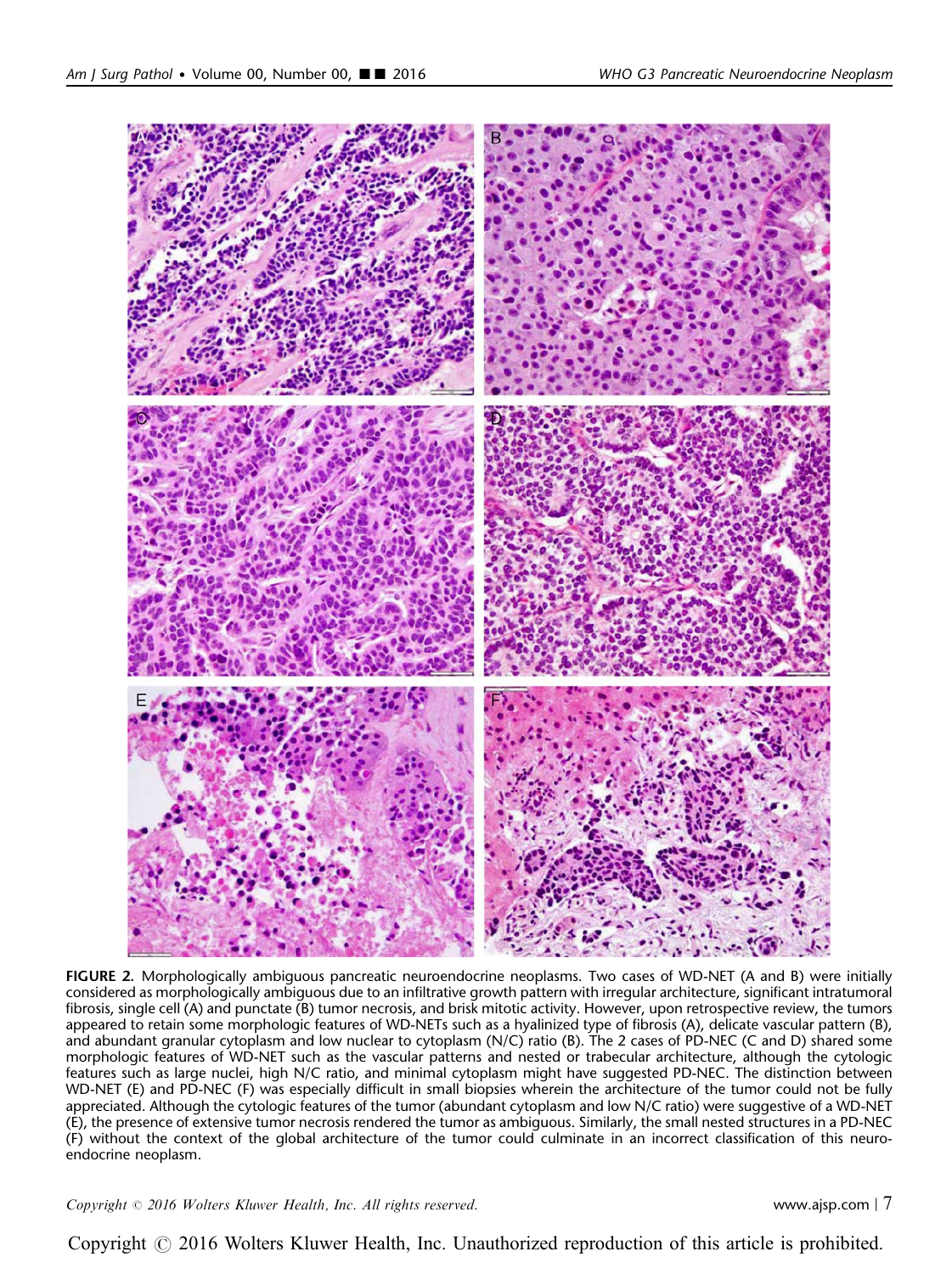<span id="page-7-0"></span>

FIGURE 3. Abnormal p53, Rb, SMAD4, and DAXX expression by IHC in high-grade pancreatic WD-NET and PD-NEC. The expression of abnormal p53 served as a surrogate biomarker of TP53 gene mutation, which was observed in 67% of PD-NECs (A). Similarly, loss of Rb (B) and SMAD4 (C) protein expression were associated with PD-NEC. In contrast, loss of DAXX (D) or ATRX (data not shown) expression was seen in 40% to 50% WD-NET but not in PD-NEC.

which we did reach agreement showed that mitotic activity appears to have influenced the classification of G3 WD-NETs (mean mitoses  $11.7 \pm 10/10$  HPF) and PD- NETs (mean mitoses  $47/10 \pm 19$  HPF); however, this does not seem to be the case in the ambiguous group, which had mean mitoses of  $13.6 \pm 9/10$  HPF and  $33 \pm 2/$ 

8 <sup>|</sup> www.ajsp.com Copyright <sup>r</sup> 2016 Wolters Kluwer Health, Inc. All rights reserved.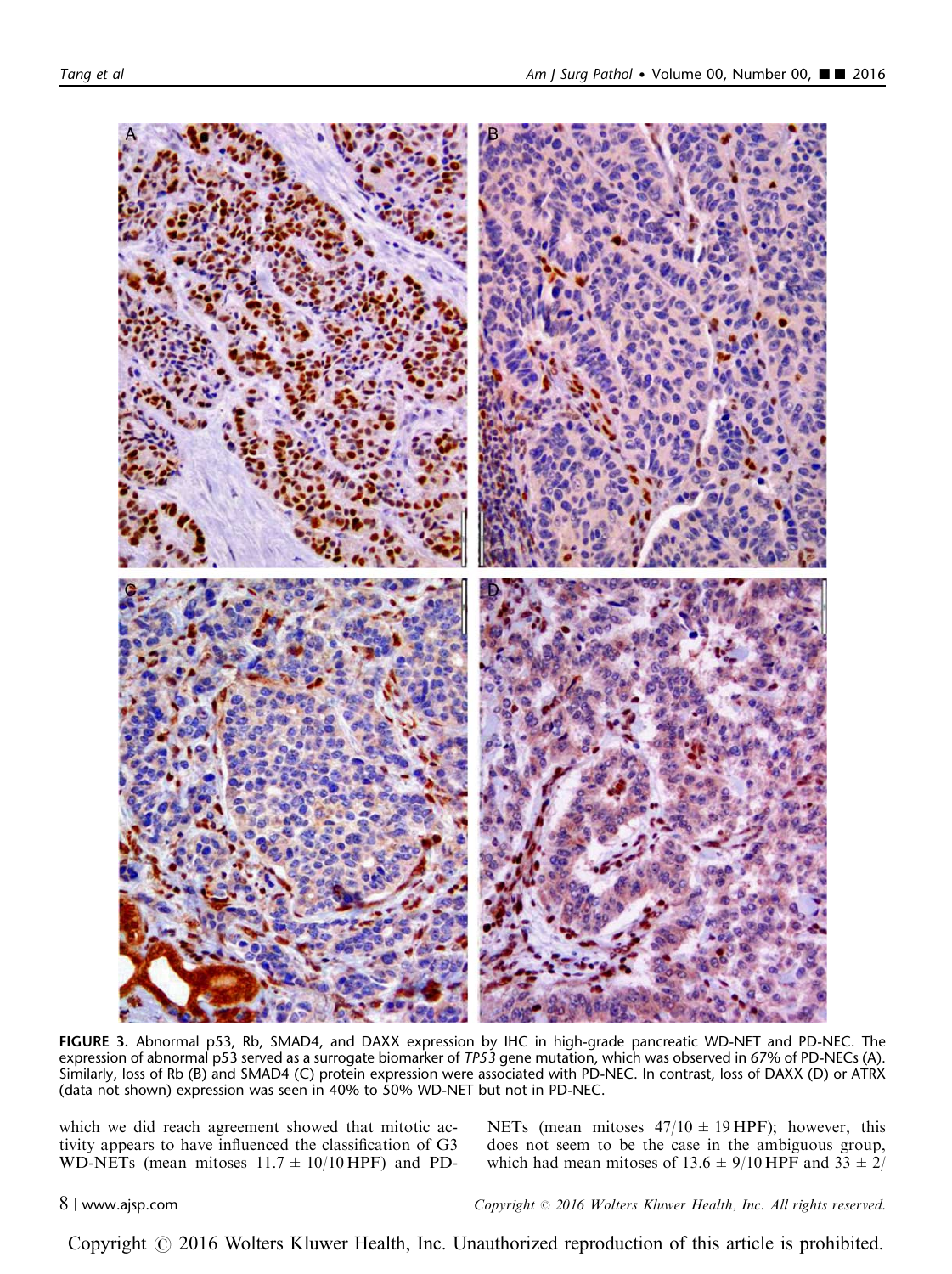<span id="page-8-0"></span>

FIGURE 4. Disease-specific survival of high-grade pancreatic neuroendocrine neoplasm. Disease-specific survival of the entire cohort (A) and disease-specific survival of morphologically ambiguous cases (B).

10 HPF in the cases ultimately classified as WD-NET and PD-NEC, respectively. Thus additional morphologic characteristics might have played a role to place them in the ambiguous category. In previous investigations, a cutoff Ki67 index of 55% has been suggested to separate G3 WD-NETs from PD-NECs.<sup>[14](#page-10-0)</sup> Whereas the Ki67 indices were unknown to the reviewers at the initial morphologic assessment, 7/20 (32%) WD-NETs and 8/12 (67%) PD-NECs (on the basis of the final classification) had a Ki67 index  $> 55\%$ . Thus, it is apparent that, although PD-NECs generally have a higher average proliferative index (72%  $\pm$  20%, ranging 26% to 93%) than WD-NETs (46%  $\pm$  14%, ranging 30% to 80%), there is no absolute cutoff value that can sufficiently distinguish these 2 neoplasms.<sup>15</sup> On the basis of the inadequacy of pure morphologic or proliferation rate criteria to distinguish G3 WD-NET and PD-NEC, it is clear that assessment of additional biomarkers and clinical features is necessary to improve histopathologic diagnosis.

Genomic investigations have discovered recurrent and mutually exclusive DAXX and ATRX mutations, which culminate in loss of corresponding protein expression in tumor cells, in approximately 44% of pancreatic WD-NETs.[9](#page-10-0) This genotype is specific for WD-NET and has not been seen in other pancreatic neoplasms, including PD-NECs.[3,10](#page-10-0) In contrast, pancreatic PD-NECs share some of the genotypic alterations of conventional pancreatic ductal adenocarcinoma including frequent gene mutations in TP53 and, less commonly KRAS, p16, and SMAD4, which have not been identified in pancreatic WD-NETs in a number of investigations. $3,10$ Furthermore, RB1 gene mutations and the associated loss of Rb protein expression are commonly observed in high-grade PD-NECs, with a frequency in the small cell subtype of  $>91\%$ <sup>16</sup> and in the large cell subtype of 50% to 60%, regardless of the anatomic site of tumor origin.<sup>17,18</sup> RB1 and TP53 mutations have not been identified in WD-NETs.<sup>3,10</sup> In the current study, we have demonstrated that these genotypes and corresponding phenotypes for pancreatic WD-NET (DAXX and ATRX) and for PD-NEC (p53, SMAD4, and Rb) as assessed by IHC are indeed very useful to aid in

the differential diagnosis. For the WD-NETs in this study, the DAXX/ATRX immunoprofile facilitated the correct interoperation in 50% (7/14) cases that were morphologically ambiguous. Furthermore, the p53/SMAD4/Rb immunophenotype exhibited even better efficacy (particularly p53 and Rb), and abnormal expression of at least 1 of these proteins supported the diagnosis of PD-NEC in all except 1 morphologically ambiguous case. Of note, the loss of SMAD4 expression was only present in 1 case of PD-NEC, which also had a p53 abnormality; thus inclusion of SMAD4 may not provide supplementary value for the diagnosis. Similar results were observed in the consensus cases (3/6 in WD-NETs and 5/6 in PD-NECs). However, in the absence of these mutations ( $\sim$  50% of DAXX/ATRX and  $\sim$  10% of p53/SMAD4/Rb) the classification of a high-grade neuroendocrine neoplasm with ambiguous morphology cannot be established by IHC.

We have previously demonstrated that despite a high proliferative index and overlapping morphologic features between G3 WD-NET and PD-NEC, there are certain clinical and pathologic characteristics that can assist in distinguishing the 2 neoplasms. $3$  In this study, we have further emphasized that when dealing with metastatic high-grade neuroendocrine neoplasms, the consideration of WD-NET with high-grade progression is frequently supported by a coexisting or prior lower-grade WD-NET component in the sample at hand or at another site of disease (eg, the G1/G2 WD-NET primary pancreatic tumor in the face of a high-grade liver metastasis). In fact, every biopsy specimen  $(n = 6)$ , except for 1, with a metastatic high-grade NE neoplasm, initially rendered as morphologically ambiguous and ultimately confirmed as a WD-NET with high-grade progression, had a previously documented lower-grade pancreatic WD-NET in other specimens. In resection specimens, the lower-grade component may be overt and usually constitutes a significant component ( $> 50\%$ ) of the tumor. The sections chosen for inclusion in the current study were specifically selected to exclude any lower-grade regions known to exist elsewhere within primary WD-NETs. In small biopsies, the heterogenous tumor grades may not be well appreciated.

### $Copyright © 2016 Wolters Kluwer Health, Inc. All rights reserved.$  www.ajsp.com | 9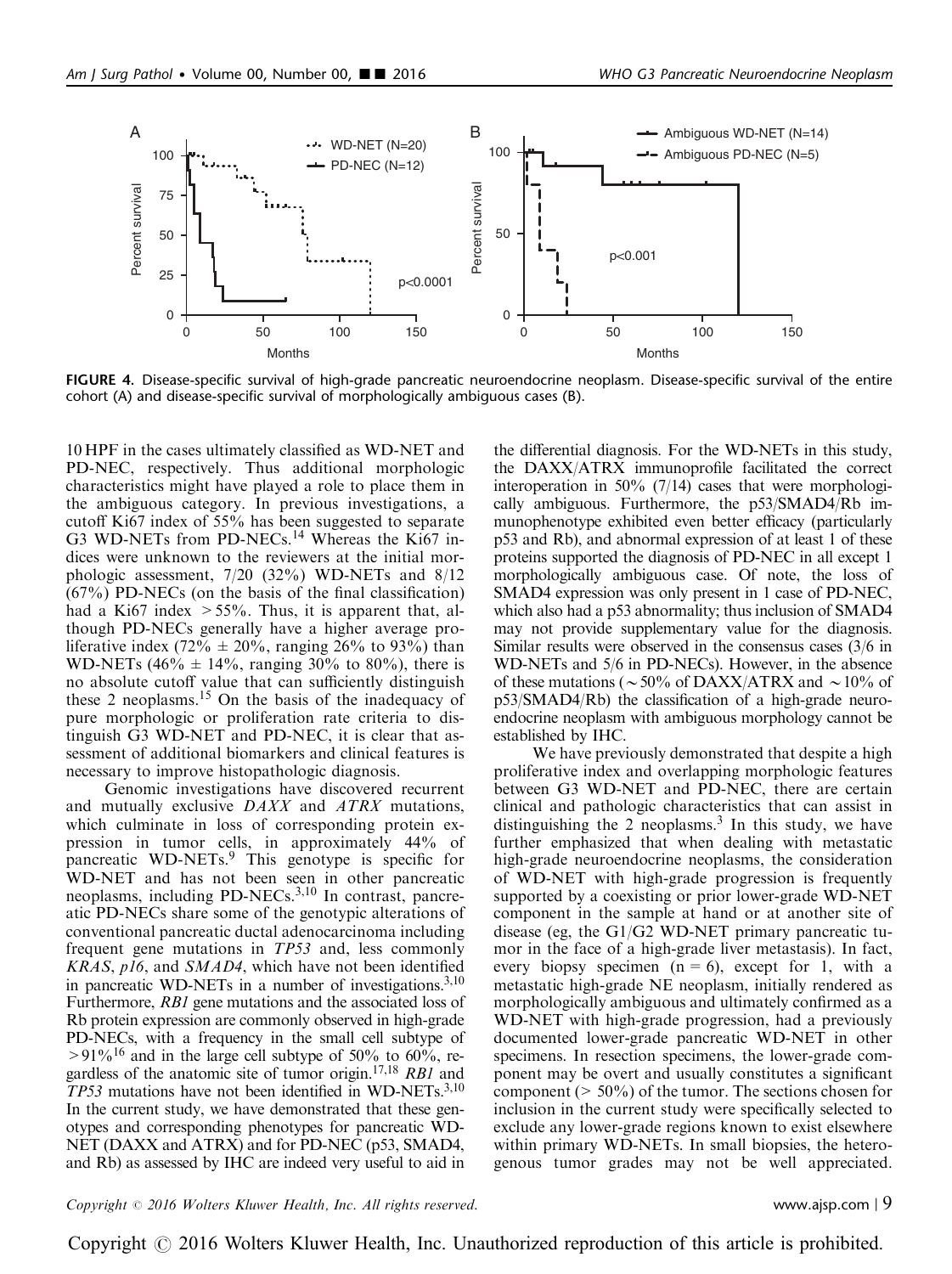

FIGURE 5. Recommended diagnostic algorithm for pancreatic high grade neuroendocrine neoplasms.

Similarly, in the presence of a coexisting conventional carcinoma (ie, squamous cell carcinoma or adenocarcinoma), a high-grade neuroendocrine neoplasm would be considered a PD-NEC, as the combination with a nonneuroendocrine carcinoma component is extraordinarily rare in WD-NETs.

In the absence of a coexisting lower-grade WD-NET or a conventional carcinoma component, additional clinical information (history of the disease, symptoms at the presentation, serum biomarkers, and radiographic assessment) can play an important role in the establishment of the correct classification of a high-grade neuroendocrine neoplasm, particularly when dealing with recurrence or metastasis. Given the relatively protracted clinical course, the primary diagnosis of a WD-NET may have taken place several years earlier (up to 10y before recurrence).<sup>[19,20](#page-10-0)</sup> In fact, most cases (10/11) of metastatic WD-NETs with high-grade progression in this cohort had a previous history of a lower-grade (WHO G1/G2) tumor; this facilitated the correct classification of morphologically ambiguous cases in the absence of abnormal IHC biomarker expression tested in this study. Therefore, WD-NETs can be heterogenous in grade, and they are unlikely to have an exclusively high-grade component in a resection specimen, and a lower-grade component almost inevitably can be identified in 1 of the tumor sections or in a prior specimen. In contrast, patients with PD-NECs have rapid clinical deterioration, $\delta$  and they are unlikely to have a prior similar malignancy in the extended history. In contrast to WD-NET, PD-NECs are homogenously high grade in any type of specimen, although some tumors may reveal paradoxical reduction of Ki67 after chemotherapy.

Additional clinical data, as discussed in our previous investigation, $3$  such as onset age (younger for WD-NET), initial clinical presentations (often asymptomatic in WD-NETs), in vivo biomarkers (ie, chromogranin, CEA, CA19.9 ect), and radiographic studies (ie, octreotide scintigraphy, fluorodeoxyglucose–positron emission tomography–computed tomography) are also helpful in providing supplementary information for classifying these high-grade neoplasms.

We have thus proposed a diagnostic algorithm for high-grade neuroendocrine neoplasms. This algorithm is mostly useful for pancreatic primaries for their known mutated  $DAXX$  and  $ATRX$  genotype in WD-NETs (Fig. 5). Although loss of DAXX and ATRX expression are not involved in substantial numbers of extrapancreatic WD-NETs, data exist verifying the restriction of p53 and Rb abnormalities to the PD-NEC category for nonpancreatic primaries.

In summary, due to the lack of easily recognized morphologic criteria, pathologists are challenged when trying to distinguish a high-grade (G3) WD-NET from a PD-NEC, which is critical for clinical treatment decisions.

10 <sup>|</sup> www.ajsp.com Copyright <sup>r</sup> 2016 Wolters Kluwer Health, Inc. All rights reserved.